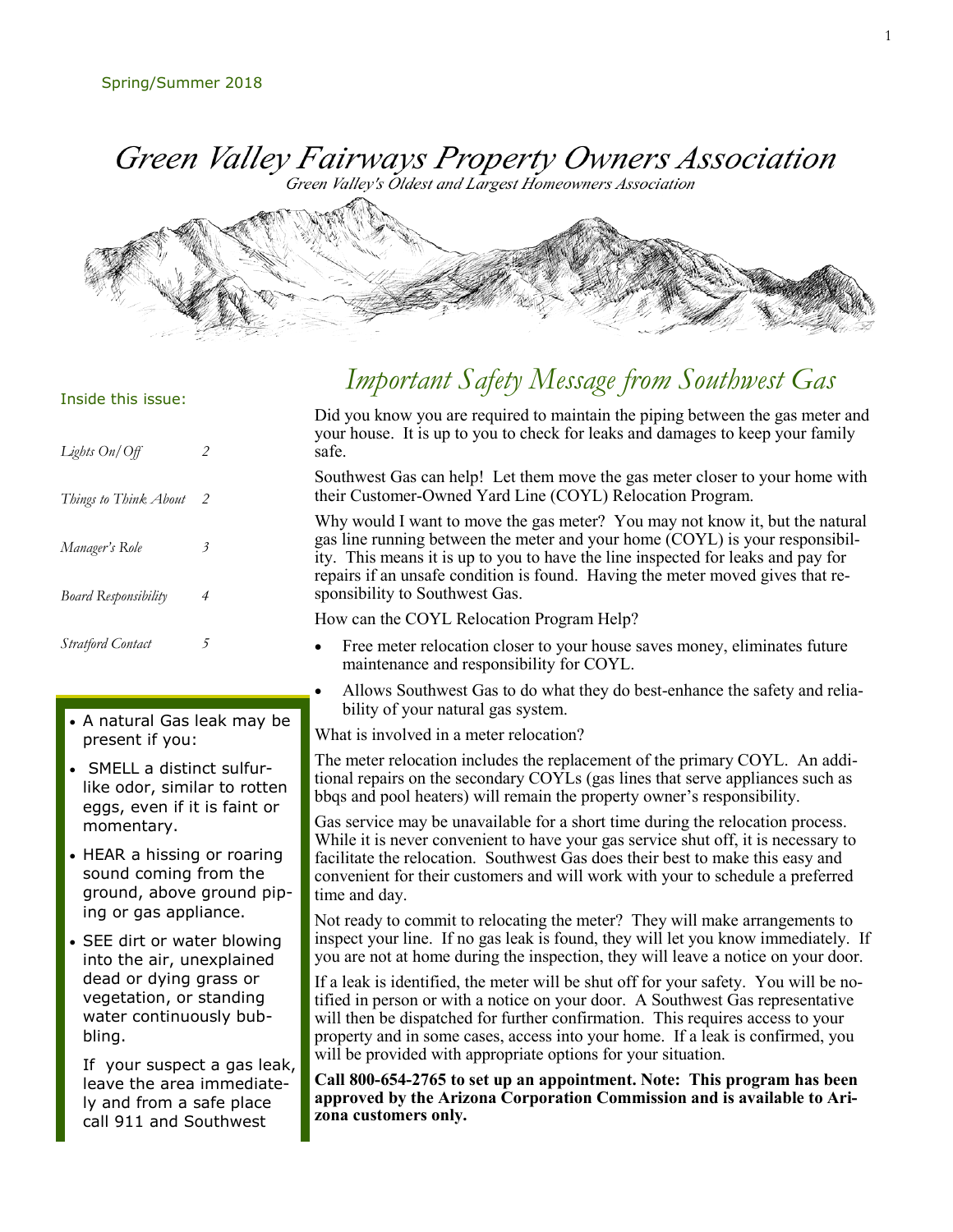

# *Lights On/Off Committee*

A newly formed committee of homeowner volunteers has conducted their first evening inspection to ensure that residents have their exterior lights on. These can be either yard lamps, lights on the house or even solar landscape lights as long as there is enough light to reach the sidewalk. Having exterior lights on from dusk to dawn helps to protect your property from potential intruders as well as a safety issue for those residents who like to walk while it is cool and helps them to avoid hazards. Remember you are responsible for the sidewalks in front of your home.

For those who have received letters indicating that your exterior lamp post is not working, please do not take offense, as these letters are designed to be informative only as you may not realize that your exterior lights are not working. It can be as simple as replacing a light bulb or turning on a switch.



Neighborhood Watch increases personal safety and prevents crime. Please contact Zoe Brennagh with the Green Valley Sheriff's Auxiliary Volunteers to find out how you can be involved at (520) 351-6744.

Enjoy your pet walks but please control your pets, make sure they are on a leash and clean up after them.

All exterior changes to your home and lot require ARC Committee approval.

It is that time again to have your palm trees trimmed. All brown and dead palm fronds need to be removed as they will fall when it is windy and may end up on your neighbor's property. Also remember that once your wildflowers have stopped blooming it is time to remove them.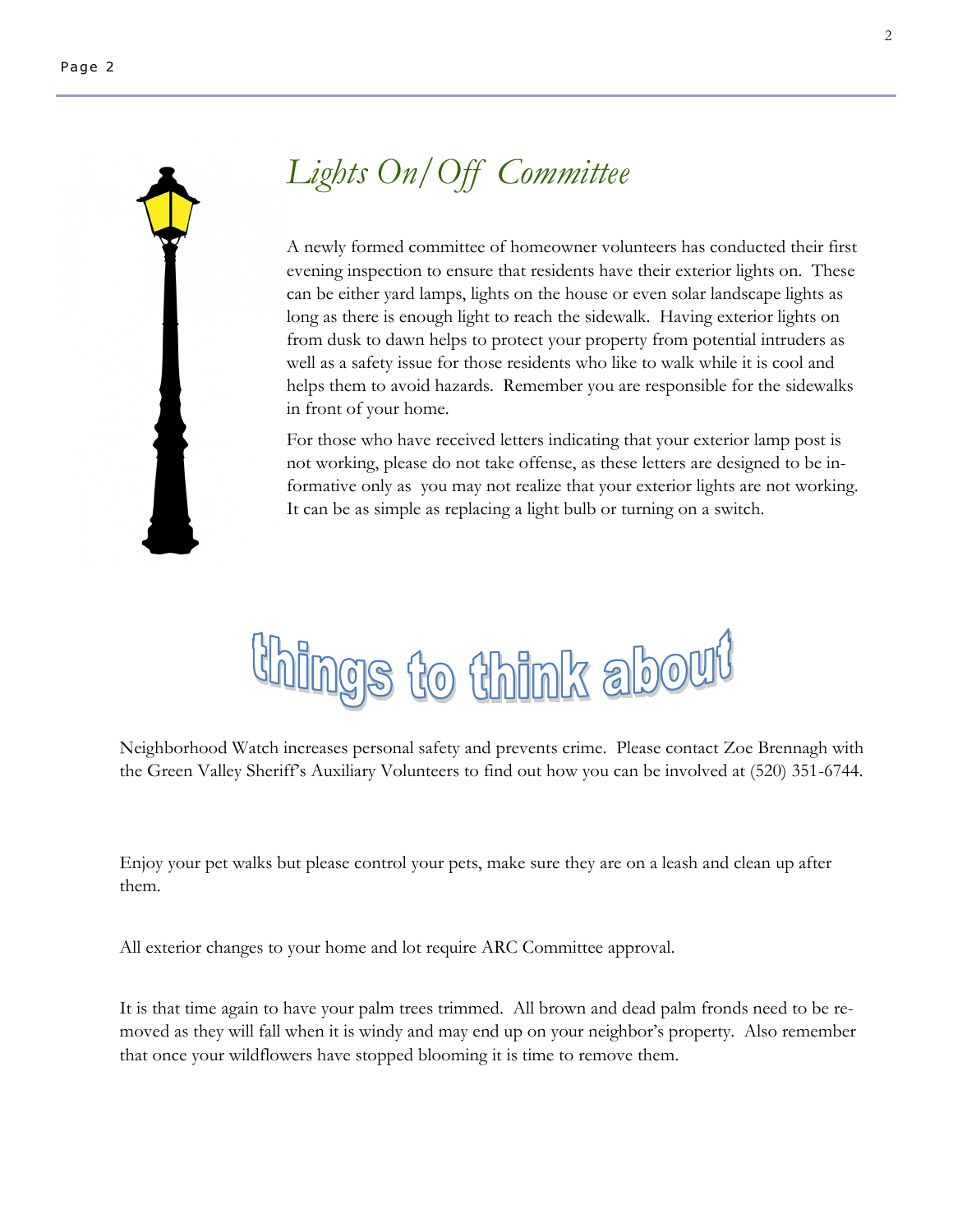# *Clarifying the Manager's Role*

Our Association employs a highly qualified professional community manager and we think residents should know what the manager has-and has not– been hired to do. The manager has two primary responsibilities: to carry out policies set by the Board and to manage the Association's daily operations.

Some residents expect the manager to perform certain tasks that just aren't part of the job. When the manager does not meet those expectations, residents naturally are unhappy. Since we want you to be happy we're offering a few clarifications to help you understand what the manager does.

- The manager is trained to deal with conflict, but they will not get involved in quarrels you might be having with your neighbor. However, if Association rules are being violated the manager is the right person to call.
- While the manager works closely with the Board, they are an advisor-not a member of the Board. Also, the manager is not your advocate with or conduit to the Board. If you have a concern, send a letter or email directly to the Board.
- The manager is always happy to answer questions, but they are not the information officer. For routine inquires, like the date of the next meeting, please check the Association's website or look for the meeting sandwich boards.
- The manager does not set policy. If you disagree with a policy or rule, you will get better results sending a letter or email to the Board.
- The manager has a broad range of expertise but they are not a consultant to the residents.



# **Your Curb Appeal Checklist**

The curb appeal of our community depends on each resident maintaining his or her property as completely as possible. For those who keep their homes and yards well maintained, the Association thanks you for your efforts and good example. We encourage all residents to pay particular attention for the following maintenance items:

- **Exterior Paint**-paint is a quick and easy way to keep your property looking fresh, new and clean.
- **Landscaping**-landscaping is extremely important to our community's curb appeal. Please remove dead plants and branches; keep shrubs properly pruned and flowers well tended.
- **Roofs**-please insure your roofs are properly maintained and cleaned.
- **Driveways**-please repair cracks, pitted or flaking surfaces and other concrete problems. Do not use driveways or carports for storage.

Page 3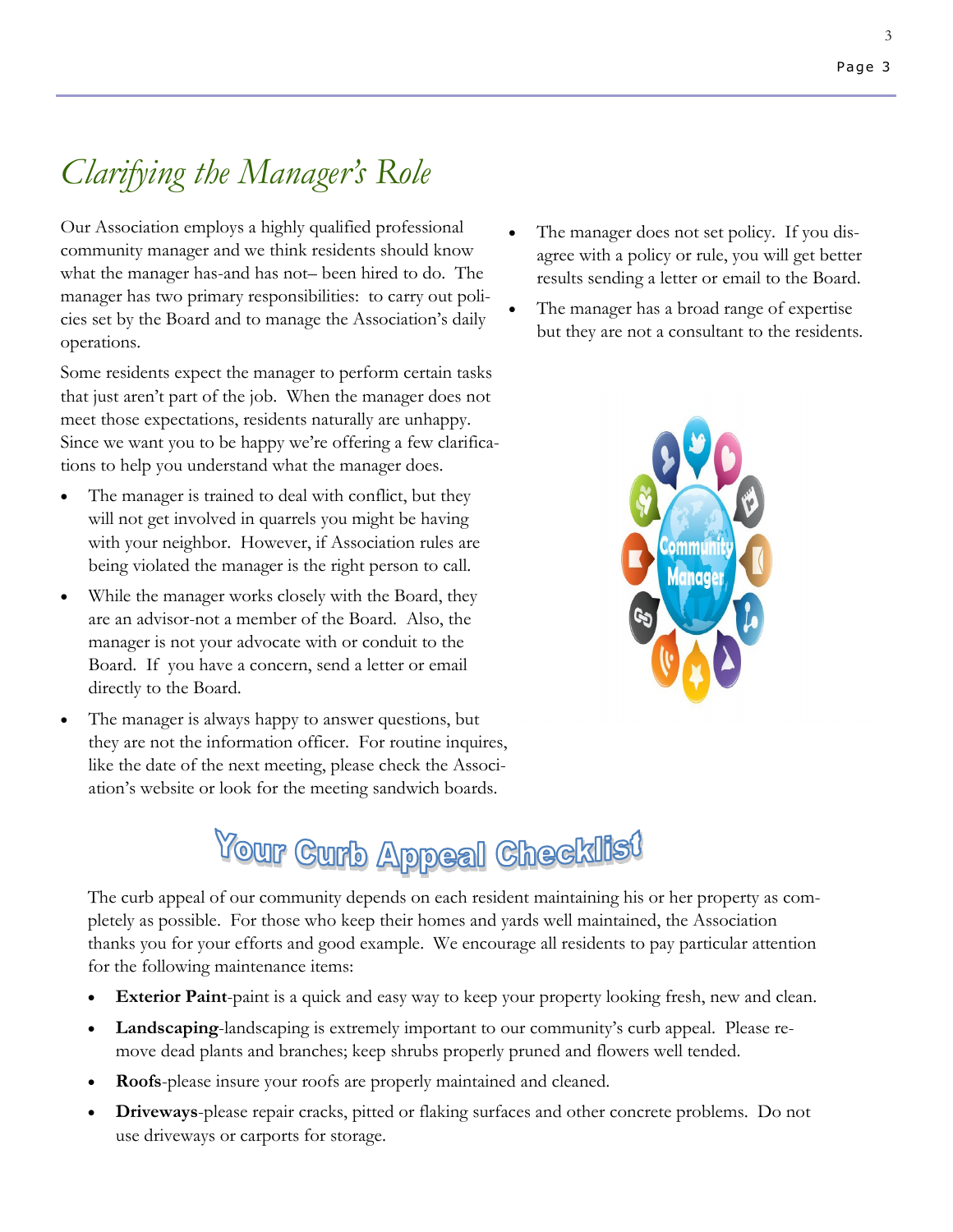## *Board Responsibility, Governing Documents & Guidelines*

Our community is more than just a neighborhood. In many ways, it is a lot like a business. Collectively our regular annual assessments need to be budgeted carefully and spent wisely. Our neighbors, who have volunteered and been elected to serve on the Association's Board, are responsible for making critical decisions-on our behalf– about managing the community and ourmoney.

The Board's decisions can have a significant impact on the community's appearance and, consequently, on our property values. Regardless of our professional manager, the Board ultimately is responsible for overseeing Association operations. Be sure to communicate with the Board regularly, observe Board meetings, and attend annual meetings to elect responsible Board members and to participate in the conversation about significant community issues.

## *We are always talking about the Association's governing documents but what are they?*

**State Law:** Almost every state has statutes governing homeowner/property owner associations. In addition most associations are subject to the state corporations' codes.

**Declaration and The Covenants and Restrictions**: Planned communities are created by declarations. These contain the restrictions that regulate resident's behavior, they define owner's rights and obligations and establish the Association's responsibilities.

**Articles of Incorporation**: Most Associations incorporate and have Articles of Incorporation that define their purposes and powers.

**Bylaws**: Bylaws address Association operations such as procedures for meetings and elections and specifying the general duties of the Board.

**Resolutions-Rules & Regulations**: Board members adopt rules and regulations and sometimes members have to approve them. Rules and regulations are recorded as Board resolutions. They must be consistent with the Declaration, the Bylaws and state law.

Association governing documents are almost always trumped by state law. But, when an Association's documents conflict among themselves, the Declaration carries the greatest weight, followed by the Bylaws and then the Rules and Regulations.

### *Design Guidelines*

Like many community associations, we have a set of written design review standards and processes. Some homeowners mistakenly believe these standards restrict their freedom of individual expression, actually they provide a framework within which each homeowner can express individual tastes and preferences. The standards have been carefully developed to reflect a balance between individual rights and the good of the entire Association-that is property values.

Why do we need guidelines to maintain architectural standards? Perhaps most important, we need a basis for treating all homeowners fairly and reasonably. Written guidelines allow you and the design review committee to work from the same criteria. One last purpose of the guidelines is to clarify the Association's authority in this area. Some state statutes and our governing documents give the Association a legal right to enact and enforce design review standards. The guidelines spell this out so everyone understands they must comply even if they do not agree.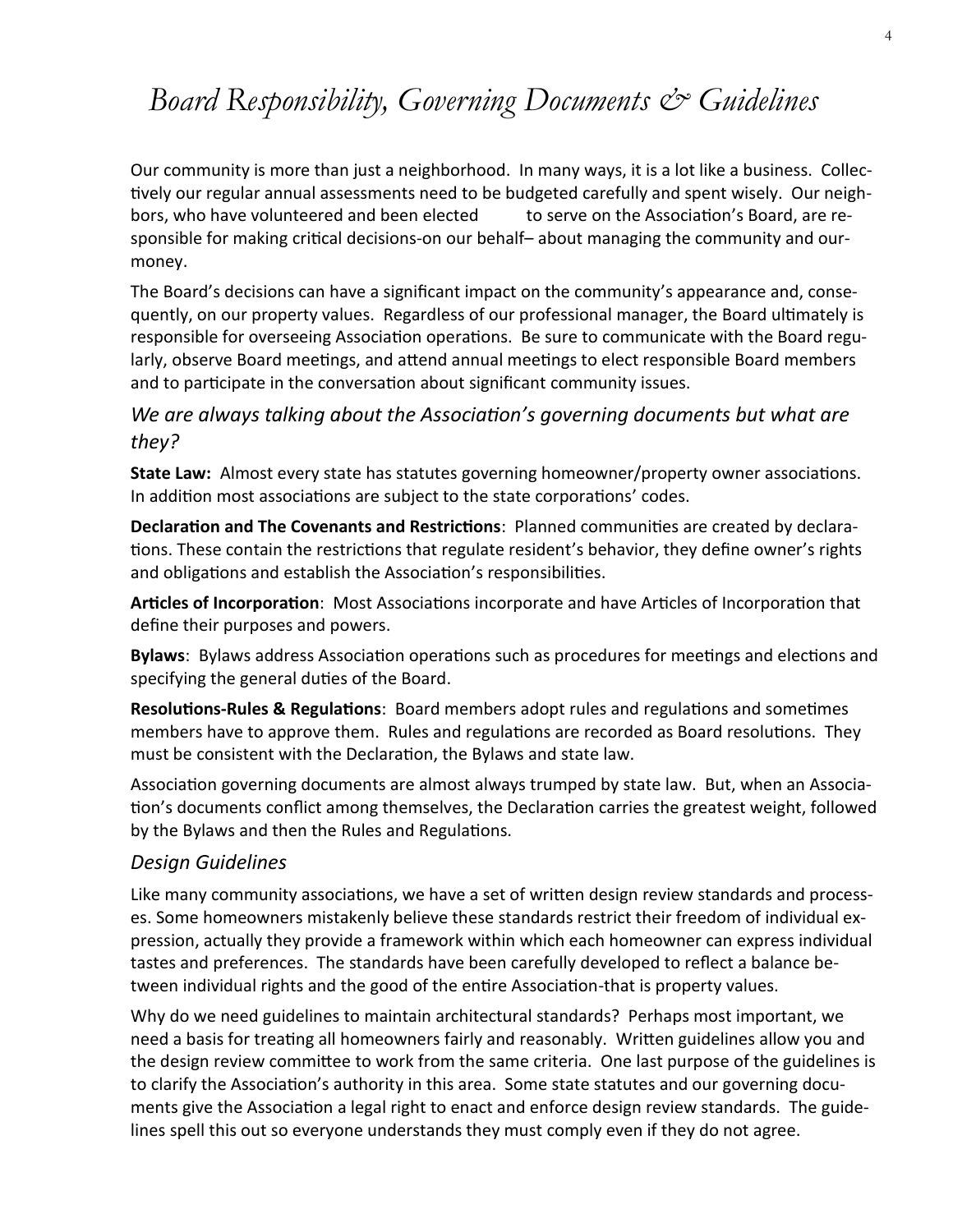#### S.A.V NEIGHBORHOOD WATCH VACATION/SECURITY CHECKLIST

The following checklist provides some ideas for how you can make your home less of a target

#### LOCKS:

- Keep doors and windows locked at all times, whether you are home or away
- Use deadbolt locks on exterior doors and ensure that exterior doors are solid wood or metal
- Use window locks, wooden dowels, or security bars on all windows and sliders
- Keep garage door shut and locked at all times
- If leaving a car in the garage, take the key with you, and consider removing the battery
- Consider padlocks on backyard gates.

#### LIGHTS

- Outside lighting and/or motion sensor lighting
- Use electric timers on interior lights

#### LANDSCAPING

- Arrange for yard care. Eliminate weeds, debris and keep trees and shrubs trimmed away from doors and windowsconsider asking the local food bank to pick your fruit (if you have fruit trees) for those in need
- "Plant for Prevention" by planting cactus or thorny bushes near windows
- Put all shovels, rakes, etc. from the yard into the garage
- Turn buckets or containers upside down so they won't collect water and create a breeding ground for mosquitoes. Make sure ponds or pools are properly maintained in your absence.

#### ADDITIONAL SECURITY

- Close all drapes and blinds
- Suspend all deliveries and forward mail if leaving for an extended time
- Consider installing a home alarm system
- Have a written record of your possessions and photos if possible
- Turn the water off to your home
- Make sure your address is visible from the street (both front and back)
- Do not advertise that you are away from home as answering machine message, Facebook, etc.

#### SUPPORT SYSTEMS

- An active Neighborhood Watch Program
- Hire a "house sitter"
- Contact the Sheriff's Auxiliary Volunteers and request their free home security checks at 520-351-6744 or stop at SAV, 601 N. La Canada between the hours of 8 Am to 4 Pm. Have dates available you are leaving and your estimated return. Have name, address and telephone number of a local person who has a key to your home.